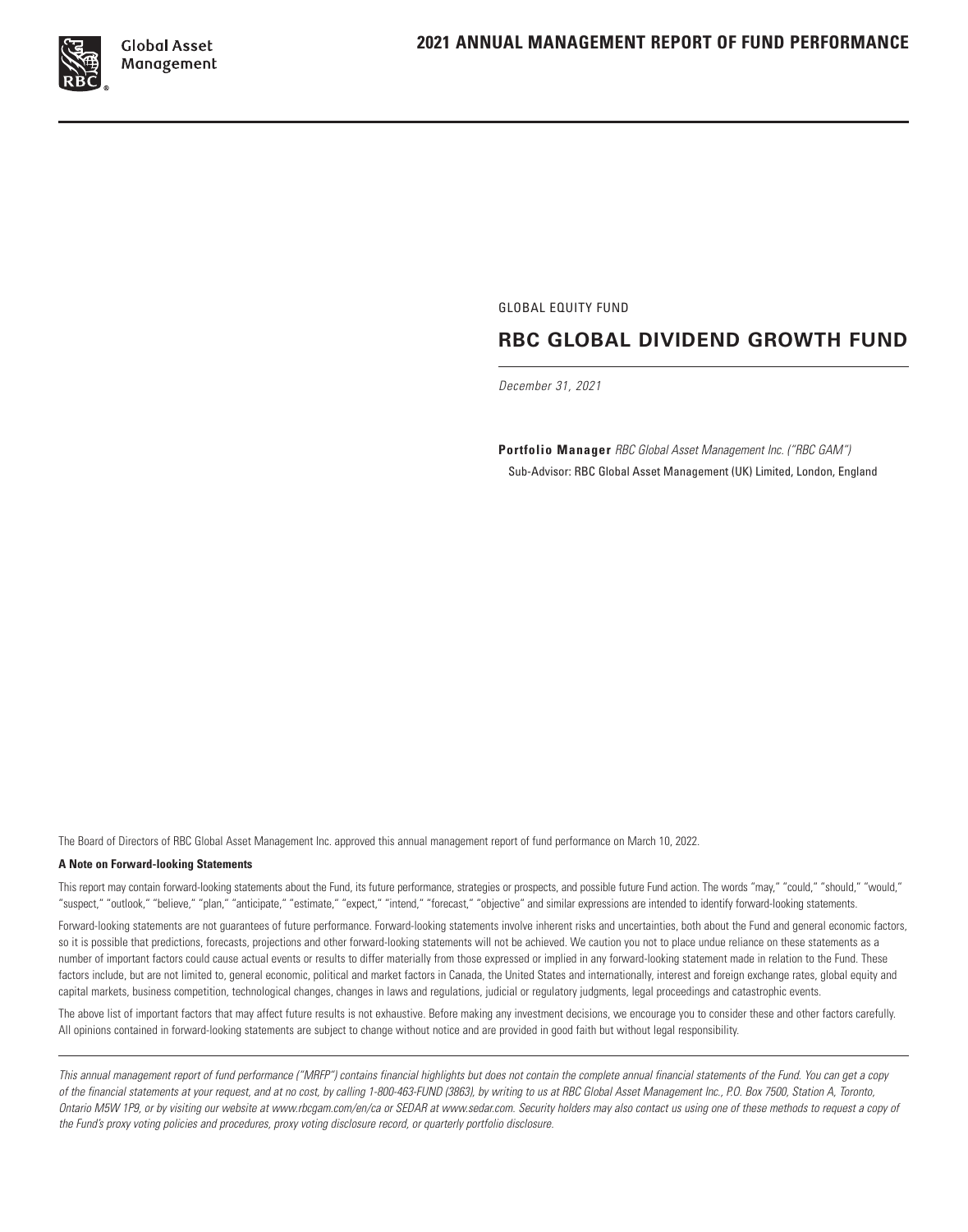

## **MANAGEMENT DISCUSSION OF FUND PERFORMANCE**

#### **Investment Objective and Strategies**

The Fund seeks to provide long-term capital growth by investing primarily in equity securities of a diversified mix of companies operating in various countries around the world across a range of sectors.

The Fund invests in stocks that have undergone a selection process emphasizing companies with the ability to grow their dividends over time, a sustainable competitive advantage, high and sustainable profitability and strong management teams.

#### **Risk**

There were no significant changes to the investment objective and strategies that affected the Fund's overall level of risk during the reporting period. The risks of investing in the Fund and the suitability of the Fund for investors remain as discussed in the Simplified Prospectus.

#### **Results of Operations**

The Fund's net asset value rose to \$6.0 billion as of December 31, 2021, from \$4.7 billion at the end of 2020. The increase was due to investment returns, partially offset by net redemptions.

Over the past year, the Fund's Series A units gained 24.0%, which outperformed the 20.8% rise in the benchmark. The Fund's return is after the deduction of fees and expenses, while benchmark and broad-based index returns do not include any costs of investing. See the Financial Highlights section for the management expense ratios and the Past Performance section for the returns of any other series, which may vary because of differences in management fees and expenses.

Global equities delivered solid returns to investors in 2021, with world economic growth rebounding after widespread COVID-19 vaccinations allowed economies around the world to reopen. Toward the end of the year, returns were limited by the emergence of a highly contagious coronavirus variant and the fastest inflation growth in decades driven by severe supply-chain disruptions and shortages of raw materials and workers, particularly in the U.S.

The year could be separated into four phases: it began with anticipation that COVID-19 vaccinations would create a pathway back to a post-pandemic "normal." This phase led to a "junk rally," with hope returning to struggling business models and was a headwind for portfolio performance due to an underexposure to such businesses. Stocks exposed to an economic recovery, including energy equities, did especially well during this phase. A period ensued during which there was a renewed focus on company results, allowing portfolio performance to recover with good gains from stock selection.

As the year progressed, it became clear that supply-chain disruptions in the face of elevated demand were leading to price increases for many goods, sparking debate over whether inflation would be contained or spread more widely and rise to levels that would require interest-rate hikes. As the year drew to a close, the emergence of the Omicron variant added another source of uncertainty for investors, as they considered the likely size and duration of possible disruption.

The Fund's returns benefited from positions in Blackstone, Nvidia and Microsoft. Stocks that held back the portfolio's performance included Orsted, Neste and MarketAxess.

#### **Recent Developments**

The arrival of the Omicron variant has, for now, complicated the economic recovery and progress on what investors had assumed would be a decent amount of monetary tightening. Should the Omicron variant prove less harmful, it could mark an important step toward the virus becoming endemic and less economically threatening. In this scenario, attention would quickly return to the pace and size of monetary tightening required to address immediate inflationary pressures.

However, should Omicron prove difficult to manage, we would likely see the reappearance of restrictive government policies that would have a negative impact on corporate profitability.

Whichever scenario emerges, the sub-advisor continues to believe that investors' interests will be best served by owning great sustainable businesses. Such businesses are likely to benefit from competitive advantages that enable them to maintain profit margins and capture the opportunities arising from the changing business environment. The Fund continues to focus, therefore, on constructing well balanced portfolios whose returns in excess of the benchmark are determined by the companies held and where volatility from unintended exposures is minimized.

Effective April 11, 2022, all Advisor Series units with a deferred sales charge option will be re-designated as Series A units. Any redemption fees associated with such re-designations will be waived by RBC GAM.

Effective September 15, 2021, the Fund was closed to new investors. Existing investors who held units of the Fund on September 15, 2021 can continue to make additional investments into the Fund. In addition, RBC GAM may also maintain capacity for certain investors, including investment funds managed by RBC GAM or its affiliates, that may invest in the Fund.

Effective February 28, 2021, Ms. Catherine J. Kloepfer resigned as Vice Chair of the Independent Review Committee (the "IRC"). Effective March 22, 2021, Mr. Paul K. Bates was appointed as Vice Chair of the IRC. Effective April 1, 2021, Ms. Brenda Eaton was appointed as a member of the IRC.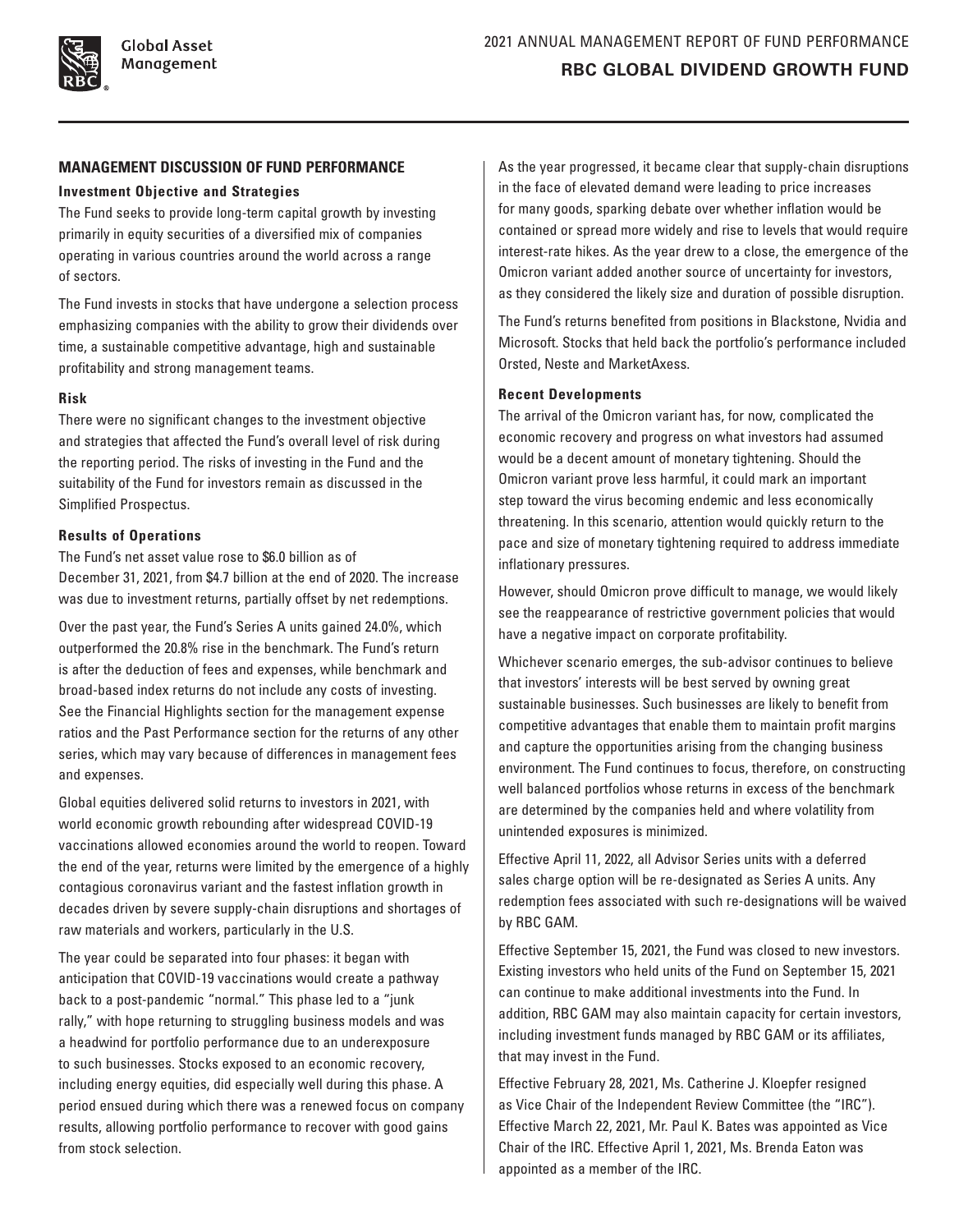

**Global Asset** Management

### **Related‑Party Transactions** *Manager, Trustee and Portfolio Manager*

RBC GAM is an indirect, wholly owned subsidiary of Royal Bank of Canada ("Royal Bank") and is the manager, trustee and portfolio manager of the Fund. RBC GAM is responsible for the Fund's day-to-day operations, holds title to the Fund's property on behalf of its unitholders, provides investment advice and portfolio management services to the Fund and appoints distributors for the Fund. RBC GAM is paid a management fee by the Fund as compensation for its services. The Fund pays a fixed administration fee to RBC GAM, which, in turn, pays certain operating expenses of the Fund. Both the management fee and fixed administration fee are calculated and accrued daily as a percentage of the net asset value of each series of units of the Fund. RBC GAM, as trustee, earns a fee, which is paid by the manager from the fixed administration fee paid by the Fund.

RBC GAM or its affiliates may earn fees and spreads in connection with various services provided to, or transactions with, the Fund, such as banking, brokerage, securities lending, foreign exchange and derivatives transactions. RBC GAM or its affiliates may earn a foreign exchange spread when unitholders switch between series of funds denominated in different currencies. The Fund also maintains bank accounts and overdraft provisions with Royal Bank for which Royal Bank may earn a fee. Affiliates of RBC GAM that provide services to the Fund in the course of their normal businesses are discussed below.

### *Sub‑Advisor*

RBC Global Asset Management (UK) Limited is the sub-advisor and provides investment advice for the Fund. The sub‑advisor earns a fee which is calculated and accrued daily as a percentage of the net asset value of each series of units of the Fund. The sub-advisor is paid by the manager from the management fee paid by the Fund.

## *Distributors*

RBC GAM, Royal Mutual Funds Inc., RBC Direct Investing Inc., RBC Dominion Securities Inc. and Phillips, Hager & North Investment Funds Ltd. are principal distributors of, or may distribute certain series of units of, the Fund. Dealers may receive an ongoing commission based on the total value of their clients' investment in certain series of units of the Fund.

## *Registrars*

RBC GAM, RBC Investor Services Trust ("RBC IS") or Royal Bank (or a combination thereof) are the registrars of the Fund and keep records of who owns units of the Fund. The registrars earn a fee, which is paid by the manager from the fixed administration fee paid by the Fund.

### *Custodian*

RBC IS is the custodian and holds the assets of the Fund. RBC IS earns a fee as the custodian, which is paid by the manager from the fixed administration fee paid by the Fund.

### *Securities Lending Agent*

To the extent the Fund may engage in securities lending transactions, RBC IS may act as the Fund's securities lending agent. Any revenue earned on such securities lending is split between the Fund and the securities lending agent.

### *Brokers and Dealers*

The Fund has established standard brokerage and dealing agreements at market rates with related parties. For the periods ended December 31, 2021 and 2020, the related-party commissions were \$0 (2020 – \$26,000) or 0% (2020 – 3%) of the total transaction costs paid for this Fund.

### *Other Related‑Party Transactions*

Pursuant to applicable securities legislation, the Fund relied on the standing instructions from the Independent Review Committee with respect to one or more of the following transactions:

### *Related‑Party Trading Activities*

(a) trades in securities of Royal Bank;

- (b) investments in the securities of issuers for which a related‑party dealer acted as an underwriter during the distribution of such securities and the 60‑day period following the conclusion of such distribution of the underwritten securities to the public;
- (c) purchases of equity and debt securities from or sales of equity or debt securities to a related‑party dealer, where it acted as principal; and

### *Inter‑Fund Trading*

(d) purchases or sales of securities of an issuer from or to another investment fund or managed account managed by RBC GAM.

The applicable standing instructions require that Related-Party Trading Activities and Inter‑Fund Trading be conducted in accordance with RBC GAM policy and that RBC GAM advise the Independent Review Committee of a material breach of any standing instruction. RBC GAM policy requires that an investment decision in respect of Related-Party Trading Activities (i) is made free from any influence of Royal Bank or its associates or affiliates and without taking into account any consideration relevant to Royal Bank or its affiliates or associates, (ii) represents the business judgment of the portfolio manager, uninfluenced by considerations other than the best interests of the Fund, (iii) is in compliance with RBC GAM policies and procedures, and (iv) achieves a fair and reasonable result for the Fund. RBC GAM policy requires that an investment decision in respect of Inter-Fund Trading is in the best interests of each Fund.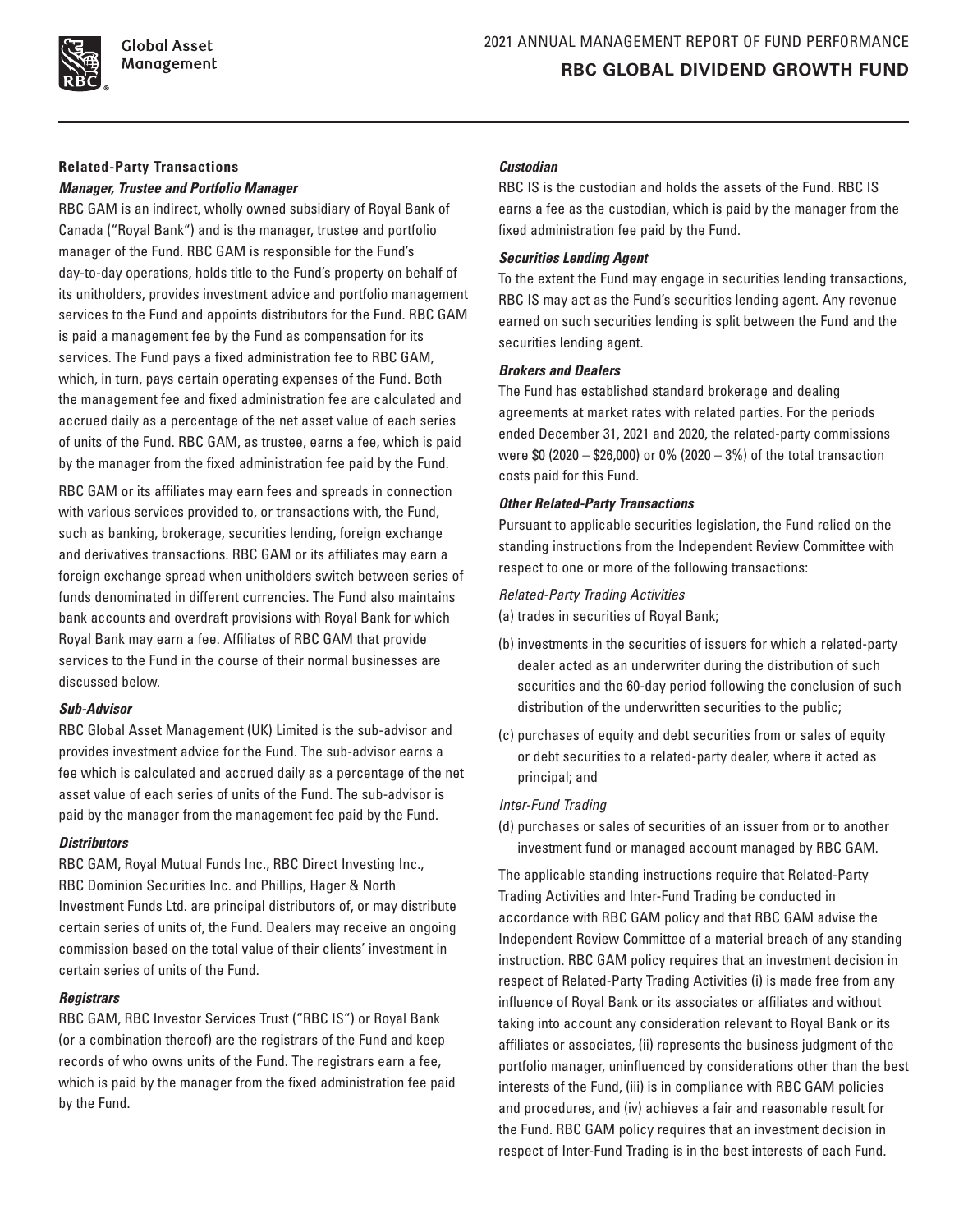

### **FINANCIAL HIGHLIGHTS**

The following tables show selected key financial information about the Fund and are intended to help you understand the Fund's financial performance for the past five years or for the periods since inception. This information is derived from the Fund's audited annual financial statements.

### **Change in Net Assets Per Unit (\$)**

|                                  |                                        |                   |                   |                   |                                                  |        |                          |                          | Annual Distributions <sup>2</sup> |                          |                             |                       |
|----------------------------------|----------------------------------------|-------------------|-------------------|-------------------|--------------------------------------------------|--------|--------------------------|--------------------------|-----------------------------------|--------------------------|-----------------------------|-----------------------|
|                                  |                                        |                   |                   |                   | Increase (Decrease) from Operations <sup>1</sup> |        | From                     |                          |                                   |                          |                             |                       |
|                                  |                                        | Total             |                   | Realized          | Unrealized                                       |        | Income                   |                          | From                              |                          |                             | Net Assets            |
| For the Year/<br>Period Ended    | Net Assets<br>Beginning of Year/Period | Revenue<br>(Loss) | Total<br>Expenses | Gains<br>(Losses) | Gains<br>(Losses)                                | Total  | (Excluding<br>Dividends) | From<br>Dividends        | Capital<br>Gains                  | Return<br>of Capital     | Total                       | End of<br>Year/Period |
|                                  |                                        |                   |                   |                   |                                                  |        |                          |                          |                                   |                          |                             |                       |
| <b>Series A</b><br>Dec. 31, 2021 | 21.52                                  | 0.35              |                   |                   |                                                  | 5.17   |                          |                          |                                   |                          |                             |                       |
| Dec. 31, 2020                    | 18.29                                  | 0.35              | (0.50)<br>(0.39)  | 1.31<br>0.37      | 4.01<br>3.07                                     | 3.40   |                          | $\overline{\phantom{0}}$ | (0.16)<br>$\qquad \qquad -$       | $\overline{\phantom{0}}$ | (0.16)<br>$\qquad \qquad -$ | 26.53<br>21.52        |
| Dec. 31, 2019                    | 14.40                                  | 0.37              | (0.35)            | 0.24              | 3.64                                             | 3.90   | $\overline{\phantom{0}}$ | $\overline{\phantom{0}}$ | $\overline{\phantom{0}}$          | $\overline{a}$           | $\qquad \qquad -$           | 18.29                 |
| Dec. 31, 2018                    | 14.80                                  | 0.34              | (0.33)            | 0.50              | (0.52)                                           | (0.01) |                          | $\overline{\phantom{0}}$ | (0.39)                            | $\overline{\phantom{0}}$ | (0.39)                      | 14.40                 |
| Dec. 31, 2017                    | 12.62                                  | 0.33              | (0.29)            | 0.58              | 1.67                                             | 2.29   | $\overline{\phantom{0}}$ | (0.01)                   | (0.09)                            | $\qquad \qquad -$        | (0.10)                      | 14.80                 |
| <b>Advisor Series</b>            |                                        |                   |                   |                   |                                                  |        |                          |                          |                                   |                          |                             |                       |
| Dec. 31, 2021                    | 21.80                                  | 0.36              | (0.51)            | 1.33              | 4.05                                             | 5.23   |                          |                          | (0.16)                            | -                        | (0.16)                      | 26.86                 |
| Dec. 31, 2020                    | 18.52                                  | 0.36              | (0.37)            | 0.38              | 0.30                                             | 0.67   |                          | $\overline{\phantom{0}}$ | $\overline{\phantom{0}}$          |                          | $\overline{\phantom{0}}$    | 21.80                 |
| Dec. 31, 2019                    | 14.57                                  | 0.38              | (0.35)            | 0.24              | 3.67                                             | 3.94   | $\overline{\phantom{0}}$ | $\overline{a}$           | $\overline{\phantom{0}}$          | $\overline{\phantom{0}}$ | $\qquad \qquad -$           | 18.52                 |
| Dec. 31, 2018                    | 14.98                                  | 0.34              | (0.33)            | 0.51              | (0.57)                                           | (0.05) | $\overline{a}$           | $\qquad \qquad -$        | (0.39)                            | $\overline{\phantom{0}}$ | (0.39)                      | 14.57                 |
| Dec. 31, 2017                    | 12.77                                  | 0.33              | (0.29)            | 0.59              | 1.69                                             | 2.32   | $\overline{\phantom{0}}$ | (0.02)                   | (0.09)                            | $\overline{\phantom{0}}$ | (0.11)                      | 14.98                 |
| <b>Series T5</b>                 |                                        |                   |                   |                   |                                                  |        |                          |                          |                                   |                          |                             |                       |
| Dec. 31, 2021                    | 16.25                                  | 0.26              | (0.37)            | 0.97              | 2.98                                             | 3.84   |                          |                          | (0.11)                            | (0.70)                   | (0.81)                      | 19.24                 |
| Dec. 31, 2020                    | 14.55                                  | 0.27              | (0.30)            | 0.29              | 2.42                                             | 2.68   |                          | $\overline{\phantom{a}}$ | $\qquad \qquad -$                 | (0.73)                   | (0.73)                      | 16.25                 |
| Dec. 31, 2019                    | 11.97                                  | 0.30              | (0.28)            | 0.20              | 2.95                                             | 3.17   | $\overline{a}$           | (0.02)                   | $\overline{\phantom{0}}$          | (0.58)                   | (0.60)                      | 14.55                 |
| Dec. 31, 2018                    | 12.57                                  | 0.28              | (0.27)            | 0.42              | (0.55)                                           | (0.12) | $\overline{\phantom{0}}$ | $\qquad \qquad -$        | (0.34)                            | (0.29)                   | (0.63)                      | 11.97                 |
| Dec. 31, 2017                    | 11.14                                  | 0.29              | (0.25)            | 0.50              | 1.45                                             | 1.99   | $\overline{\phantom{0}}$ | (0.05)                   | (0.06)                            | (0.45)                   | (0.56)                      | 12.57                 |
| <b>Series T8</b>                 |                                        |                   |                   |                   |                                                  |        |                          |                          |                                   |                          |                             |                       |
| Dec. 31, 2021                    | 10.81                                  | 0.17              | (0.24)            | 0.63              | 1.97                                             | 2.53   | $\overline{\phantom{0}}$ | $\qquad \qquad -$        | (0.07)                            | (0.79)                   | (0.86)                      | 12.44                 |
| Dec. 31, 2020                    | 9.99                                   | 0.18              | (0.20)            | 0.19              | 1.48                                             | 1.65   |                          | $\overline{\phantom{0}}$ | $\qquad \qquad -$                 | (0.80)                   | (0.80)                      | 10.81                 |
| Dec. 31, 2019                    | 8.44                                   | 0.21              | (0.19)            | 0.14              | 2.18                                             | 2.34   | $\overline{\phantom{0}}$ | (0.02)                   | $\qquad \qquad -$                 | (0.66)                   | (0.68)                      | 9.99                  |
| Dec. 31, 2018                    | 9.14                                   | 0.20              | (0.19)            | 0.30              | (0.44)                                           | (0.13) | $\overline{\phantom{0}}$ | $\qquad \qquad -$        | (0.26)                            | (0.47)                   | (0.73)                      | 8.44                  |
| Dec. 31, 2017                    | 8.34                                   | 0.21              | (0.18)            | 0.37              | 1.05                                             | 1.45   | $\qquad \qquad -$        | (0.04)                   | (0.05)                            | (0.58)                   | (0.67)                      | 9.14                  |
| <b>Series D</b>                  |                                        |                   |                   |                   |                                                  |        |                          |                          |                                   |                          |                             |                       |
| Dec. 31, 2021                    | 21.96                                  | 0.36              | (0.31)            | 1.34              | 4.14                                             | 5.53   | $\qquad \qquad -$        | (0.03)                   | (0.16)                            | $\qquad \qquad -$        | (0.19)                      | 27.27                 |
| Dec. 31, 2020                    | 18.60                                  | 0.36              | (0.24)            | 0.38              | 2.79                                             | 3.29   | $\overline{a}$           | (0.11)                   | $\overline{\phantom{0}}$          | $\qquad \qquad -$        | (0.11)                      | 21.96                 |
| Dec. 31, 2019                    | 14.63                                  | 0.38              | (0.21)            | 0.25              | 3.74                                             | 4.16   | $\overline{\phantom{0}}$ | (0.15)                   | $\overline{\phantom{0}}$          | $\overline{\phantom{0}}$ | (0.15)                      | 18.60                 |
| Dec. 31, 2018                    | 15.05                                  | 0.34              | (0.20)            | 0.51              | (0.62)                                           | 0.03   | $\qquad \qquad -$        | (0.13)                   | (0.40)                            | $\overline{\phantom{0}}$ | (0.53)                      | 14.63                 |
| Dec. 31, 2017                    | 12.83                                  | 0.34              | (0.18)            | 0.60              | 1.68                                             | 2.44   | $\qquad \qquad -$        | (0.15)                   | (0.09)                            | $\qquad \qquad -$        | (0.24)                      | 15.05                 |
| <b>Series F</b>                  |                                        |                   |                   |                   |                                                  |        |                          |                          |                                   |                          |                             |                       |
| Dec. 31, 2021                    | 23.42                                  | 0.39              | (0.26)            | 1.43              | 4.49                                             | 6.05   | $\overline{\phantom{0}}$ | (0.10)                   | (0.17)                            | $\overline{\phantom{0}}$ | (0.27)                      | 29.10                 |
| Dec. 31, 2020                    | 19.83                                  | 0.38              | (0.20)            | 0.40              | 3.14                                             | 3.72   | $\qquad \qquad -$        | (0.18)                   | $\qquad \qquad -$                 | $\qquad \qquad -$        | (0.18)                      | 23.42                 |
| Dec. 31, 2019                    | 15.60                                  | 0.41              | (0.18)            | 0.26              | 3.92                                             | 4.41   | $\qquad \qquad -$        | (0.21)                   | $\overline{\phantom{0}}$          | $\overline{\phantom{0}}$ | (0.21)                      | 19.83                 |
| Dec. 31, 2018                    | 16.03                                  | 0.37              | (0.17)            | 0.54              | (0.83)                                           | (0.09) | $\overline{\phantom{0}}$ | (0.17)                   | (0.43)                            | $\overline{\phantom{0}}$ | (0.60)                      | 15.60                 |
| Dec. 31, 2017                    | 13.67                                  | 0.36              | (0.15)            | 0.64              | 1.76                                             | 2.61   | $\overline{\phantom{0}}$ | (0.22)                   | (0.09)                            | $\overline{\phantom{0}}$ | (0.31)                      | 16.03                 |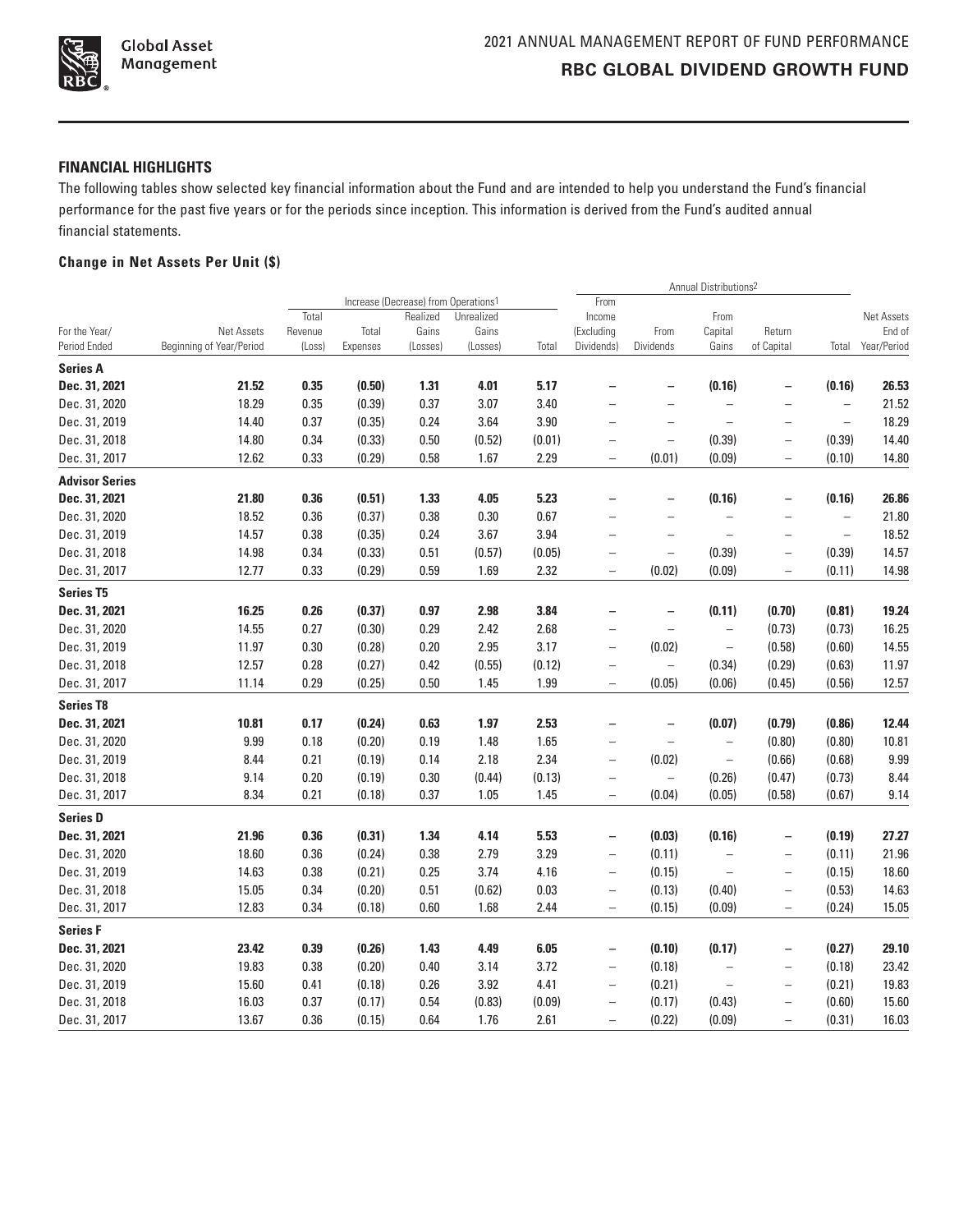

#### **FINANCIAL HIGHLIGHTS (cont.)**

### **Change in Net Assets Per Unit (\$) (cont.)**

|                     |                          |         |                          |                                                  |            |        | Annual Distributions <sup>2</sup> |                  |                          |                          |        |             |
|---------------------|--------------------------|---------|--------------------------|--------------------------------------------------|------------|--------|-----------------------------------|------------------|--------------------------|--------------------------|--------|-------------|
|                     |                          |         |                          | Increase (Decrease) from Operations <sup>1</sup> |            |        | From                              |                  |                          |                          |        |             |
|                     |                          | Total   |                          | Realized                                         | Unrealized |        | Income                            |                  | From                     |                          |        | Net Assets  |
| For the Year/       | Net Assets               | Revenue | Total                    | Gains                                            | Gains      |        | (Excluding                        | From             | Capital                  | Return                   |        | End of      |
| Period Ended        | Beginning of Year/Period | (Loss)  | Expenses                 | (Losses)                                         | (Losses)   | Total  | Dividends)                        | <b>Dividends</b> | Gains                    | of Capital               | Total  | Year/Period |
| <b>Series FT5</b>   |                          |         |                          |                                                  |            |        |                                   |                  |                          |                          |        |             |
| Dec. 31, 2021       | 20.36                    | 0.33    | (0.21)                   | 1.22                                             | 3.75       | 5.09   | -                                 | (0.11)           | (0.21)                   | (0.70)                   | (1.02) | 24.39       |
| Dec. 31, 2020       | 18.01                    | 0.34    | (0.17)                   | 0.36                                             | 2.16       | 2.69   | $\overline{\phantom{0}}$          | (0.17)           | $\overline{\phantom{0}}$ | (0.73)                   | (0.90) | 20.36       |
| Dec. 31, 2019       | 14.64                    | 0.37    | (0.16)                   | 0.24                                             | 3.68       | 4.13   | $\qquad \qquad -$                 | (0.21)           | $\overline{\phantom{0}}$ | (0.52)                   | (0.73) | 18.01       |
| Dec. 31, 2018       | 15.20                    | 0.34    | (0.15)                   | 0.51                                             | (0.74)     | (0.04) | $\qquad \qquad -$                 | (0.18)           | (0.45)                   | (0.13)                   | (0.76) | 14.64       |
| Dec. 31, 2017       | 13.32                    | 0.34    | (0.14)                   | 0.60                                             | 2.41       | 3.21   | $\qquad \qquad -$                 | (0.20)           | (0.18)                   | (0.29)                   | (0.67) | 15.20       |
| Series <sub>0</sub> |                          |         |                          |                                                  |            |        |                                   |                  |                          |                          |        |             |
| Dec. 31, 2021       | 21.81                    | 0.36    | (0.01)                   | 1.34                                             | 4.13       | 5.82   | -                                 | (0.34)           | (0.16)                   | -                        | (0.50) | 27.11       |
| Dec. 31, 2020       | 18.47                    | 0.36    | $\overline{\phantom{0}}$ | 0.38                                             | 3.17       | 3.91   | $\qquad \qquad -$                 | (0.37)           |                          | $\overline{\phantom{0}}$ | (0.37) | 21.81       |
| Dec. 31, 2019       | 14.53                    | 0.38    | $\overline{\phantom{0}}$ | 0.25                                             | 3.69       | 4.32   | $\qquad \qquad -$                 | (0.38)           |                          | -                        | (0.38) | 18.47       |
| Dec. 31, 2018       | 14.96                    | 0.34    | $\overline{\phantom{0}}$ | 0.51                                             | (0.56)     | 0.29   | $\qquad \qquad -$                 | (0.32)           | (0.41)                   | -                        | (0.73) | 14.53       |
| Dec. 31, 2017       | 12.76                    | 0.34    |                          | 0.60                                             | 1.71       | 2.65   | -                                 | (0.35)           | (0.09)                   | -                        | (0.44) | 14.96       |

 $1$  Net assets and distributions are based on the actual number of units outstanding at the relevant time. The increase/decrease from operations is based on the weighted average number of units

outstanding over the financial period. This table is not intended to be a reconciliation of beginning to ending net assets per unit.<br><sup>2</sup> Distributions are reinvested in additional units of the Fund or paid in cash.

#### **Ratios and Supplemental Data**

| As at                 | Net Asset Value<br>Per Unit (\$) | Net Asset Value<br>(\$000s) | Number of Units<br>Outstanding (000s) | Management<br>Expense Ratio (%) <sup>1</sup> | <b>MER Before</b><br>Absorption $(\%)$ <sup>1</sup> | Portfolio<br>Turnover Rate (%) <sup>2</sup> | Trading<br>Expense Ratio (%) <sup>3</sup> |
|-----------------------|----------------------------------|-----------------------------|---------------------------------------|----------------------------------------------|-----------------------------------------------------|---------------------------------------------|-------------------------------------------|
| <b>Series A</b>       |                                  |                             |                                       |                                              |                                                     |                                             |                                           |
| Dec. 31, 2021         | 26.53                            | 772085                      | 29 107                                | 2.09                                         | 2.09                                                | 13.97                                       | 0.04                                      |
| Dec. 31, 2020         | 21.52                            | 586 069                     | 27 234                                | 2.10                                         | 2.10                                                | 15.98                                       | 0.02                                      |
| Dec. 31, 2019         | 18.29                            | 433 181                     | 23 681                                | 2.15                                         | 2.15                                                | 12.68                                       | 0.02                                      |
| Dec. 31, 2018         | 14.40                            | 355 119                     | 24 6 64                               | 2.14                                         | 2.14                                                | 15.92                                       | 0.04                                      |
| Dec. 31, 2017         | 14.80                            | 361 740                     | 24 441                                | 2.14                                         | 2.14                                                | 33.21                                       | 0.12                                      |
| <b>Advisor Series</b> |                                  |                             |                                       |                                              |                                                     |                                             |                                           |
| Dec. 31, 2021         | 26.86                            | 10972                       | 409                                   | 2.13                                         | 2.13                                                | 13.97                                       | 0.04                                      |
| Dec. 31, 2020         | 21.80                            | 10 245                      | 470                                   | 2.10                                         | 2.10                                                | 15.98                                       | 0.02                                      |
| Dec. 31, 2019         | 18.52                            | 95 352                      | 5 1 4 7                               | 2.10                                         | 2.10                                                | 12.68                                       | 0.02                                      |
| Dec. 31, 2018         | 14.57                            | 75 374                      | 5 1 7 2                               | 2.09                                         | 2.09                                                | 15.92                                       | 0.04                                      |
| Dec. 31, 2017         | 14.98                            | 71 734                      | 4 7 9 0                               | 2.09                                         | 2.09                                                | 33.21                                       | 0.12                                      |
| <b>Series T5</b>      |                                  |                             |                                       |                                              |                                                     |                                             |                                           |
| Dec. 31, 2021         | 19.24                            | 7903                        | 411                                   | 2.10                                         | 2.10                                                | 13.97                                       | 0.04                                      |
| Dec. 31, 2020         | 16.25                            | 5416                        | 333                                   | 2.11                                         | 2.11                                                | 15.98                                       | 0.02                                      |
| Dec. 31, 2019         | 14.55                            | 3631                        | 250                                   | 2.10                                         | 2.10                                                | 12.68                                       | 0.02                                      |
| Dec. 31, 2018         | 11.97                            | 3057                        | 255                                   | 2.09                                         | 2.09                                                | 15.92                                       | 0.04                                      |
| Dec. 31, 2017         | 12.57                            | 2634                        | 210                                   | 2.08                                         | 2.08                                                | 33.21                                       | 0.12                                      |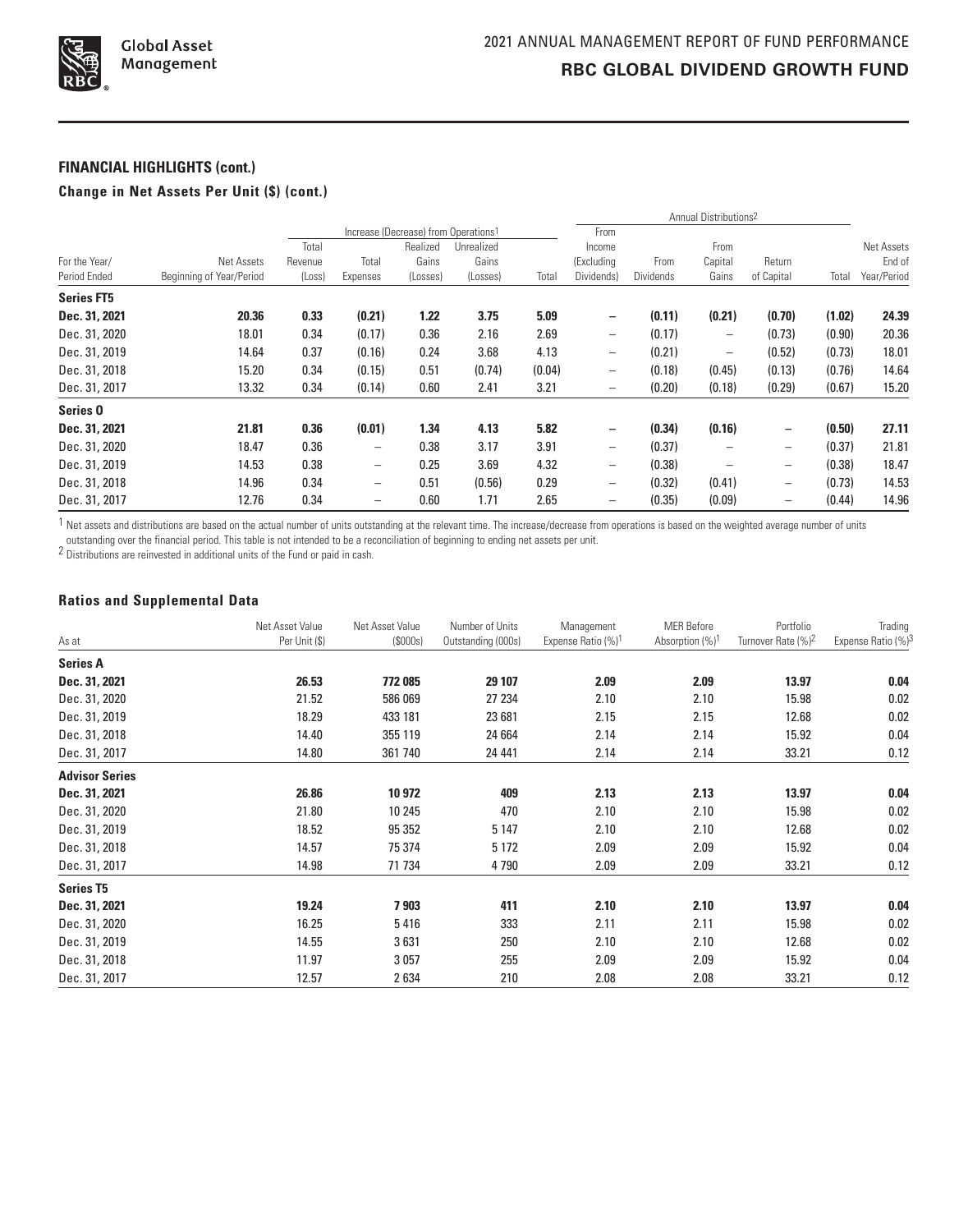

#### **FINANCIAL HIGHLIGHTS (cont.)**

#### **Ratios and Supplemental Data (cont.)**

|                     | Net Asset Value | Net Asset Value | Number of Units    | Management                     | <b>MER Before</b>           | Portfolio                      | Trading            |
|---------------------|-----------------|-----------------|--------------------|--------------------------------|-----------------------------|--------------------------------|--------------------|
| As at               | Per Unit (\$)   | (S000s)         | Outstanding (000s) | Expense Ratio (%) <sup>1</sup> | Absorption (%) <sup>1</sup> | Turnover Rate (%) <sup>2</sup> | Expense Ratio (%)3 |
| <b>Series T8</b>    |                 |                 |                    |                                |                             |                                |                    |
| Dec. 31, 2021       | 12.44           | 13714           | 1 1 0 2            | 2.06                           | 2.06                        | 13.97                          | 0.04               |
| Dec. 31, 2020       | 10.81           | 9112            | 843                | 2.05                           | 2.05                        | 15.98                          | 0.02               |
| Dec. 31, 2019       | 9.99            | 7715            | 772                | 2.05                           | 2.05                        | 12.68                          | 0.02               |
| Dec. 31, 2018       | 8.44            | 7885            | 934                | 2.04                           | 2.04                        | 15.92                          | 0.04               |
| Dec. 31, 2017       | 9.14            | 6 207           | 679                | 2.04                           | 2.04                        | 33.21                          | 0.12               |
| <b>Series D</b>     |                 |                 |                    |                                |                             |                                |                    |
| Dec. 31, 2021       | 27.27           | 100 296         | 3678               | 1.26                           | 1.26                        | 13.97                          | 0.04               |
| Dec. 31, 2020       | 21.96           | 63 840          | 2 9 0 7            | 1.26                           | 1.26                        | 15.98                          | 0.02               |
| Dec. 31, 2019       | 18.60           | 59 344          | 3 1 9 1            | 1.26                           | 1.26                        | 12.68                          | 0.02               |
| Dec. 31, 2018       | 14.63           | 37 041          | 2 5 3 2            | 1.26                           | 1.26                        | 15.92                          | 0.04               |
| Dec. 31, 2017       | 15.05           | 32 042          | 2 1 3 0            | 1.27                           | 1.27                        | 33.21                          | 0.12               |
| <b>Series F</b>     |                 |                 |                    |                                |                             |                                |                    |
| Dec. 31, 2021       | 29.10           | 559 340         | 19 225             | 0.98                           | 0.98                        | 13.97                          | 0.04               |
| Dec. 31, 2020       | 23.42           | 316 452         | 13514              | 0.98                           | 0.98                        | 15.98                          | 0.02               |
| Dec. 31, 2019       | 19.83           | 242 915         | 12 247             | 0.99                           | 0.99                        | 12.68                          | 0.02               |
| Dec. 31, 2018       | 15.60           | 153 084         | 9814               | 0.99                           | 0.99                        | 15.92                          | 0.04               |
| Dec. 31, 2017       | 16.03           | 102 878         | 6419               | 0.99                           | 0.99                        | 33.21                          | 0.12               |
| <b>Series FT5</b>   |                 |                 |                    |                                |                             |                                |                    |
| Dec. 31, 2021       | 24.39           | 4879            | 200                | 0.95                           | 0.95                        | 13.97                          | 0.04               |
| Dec. 31, 2020       | 20.36           | 1726            | 85                 | 0.96                           | 0.96                        | 15.98                          | 0.02               |
| Dec. 31, 2019       | 18.01           | 1052            | 58                 | 0.95                           | 0.95                        | 12.68                          | 0.02               |
| Dec. 31, 2018       | 14.64           | 794             | 54                 | 0.95                           | 0.95                        | 15.92                          | 0.04               |
| Dec. 31, 2017       | 15.20           | 590             | 39                 | 0.95                           | 0.95                        | 33.21                          | 0.12               |
| Series <sub>0</sub> |                 |                 |                    |                                |                             |                                |                    |
| Dec. 31, 2021       | 27.11           | 4 497 293       | 165 912            | 0.02                           | 0.02                        | 13.97                          | 0.04               |
| Dec. 31, 2020       | 21.81           | 3717685         | 170 492            | 0.02                           | 0.02                        | 15.98                          | 0.02               |
| Dec. 31, 2019       | 18.47           | 3 002 318       | 162 593            | 0.02                           | 0.02                        | 12.68                          | 0.02               |
| Dec. 31, 2018       | 14.53           | 2 367 518       | 162 983            | 0.02                           | 0.02                        | 15.92                          | 0.04               |
| Dec. 31, 2017       | 14.96           | 2 205 862       | 147 476            | 0.02                           | 0.02                        | 33.21                          | 0.12               |

<sup>1</sup> The management expense ratio ("MER") is based on the direct expenses charged to the Fund and the Fund's proportionate share of the expenses of underlying funds, if any, for the stated period, excluding commissions and other portfolio transaction costs, and is expressed as an annualized percentage of the daily average net asset value during the period. RBC GAM may, at its discretion and without notice to unitholders, waive or absorb certain operating expenses. MER includes the waiver or absorption by RBC GAM of certain operating expenses, while the MER before absorption shows the MER prior to operating expenses being waived or absorbed by RBC GAM.

The Fund's portfolio turnover rate gives an indication of the level of activity employed by the portfolio manager. A portfolio turnover rate of 100% is equivalent to the Fund buying and selling all of the securities in its portfolio once in the course of the year. The higher the Fund's portfolio turnover rate in a year, the greater the trading costs payable by the Fund in the year, and the greater the chance of an investor receiving taxable capital gains in the year. There is not necessarily a relationship between a high turnover rate and the performance of the Fund. The portfolio turnover rate is not applicable to money market funds.

3 The trading expense ratio represents total commissions and other portfolio transaction costs of the Fund and the Fund's proportionate share of such costs of underlying funds expressed as an annualized percentage of daily average net asset value during the period. The trading expense ratio is not applicable to fixed-income transactions.

Effective March 1, 2020, the administration fees for Series A units were reduced to 0.15% from 0.20%. If the changes to the administration fees would have been in effect throughout the financial year ended December 31, 2020, the adjusted MER for each series of the Fund would be: Series A – 2.09%.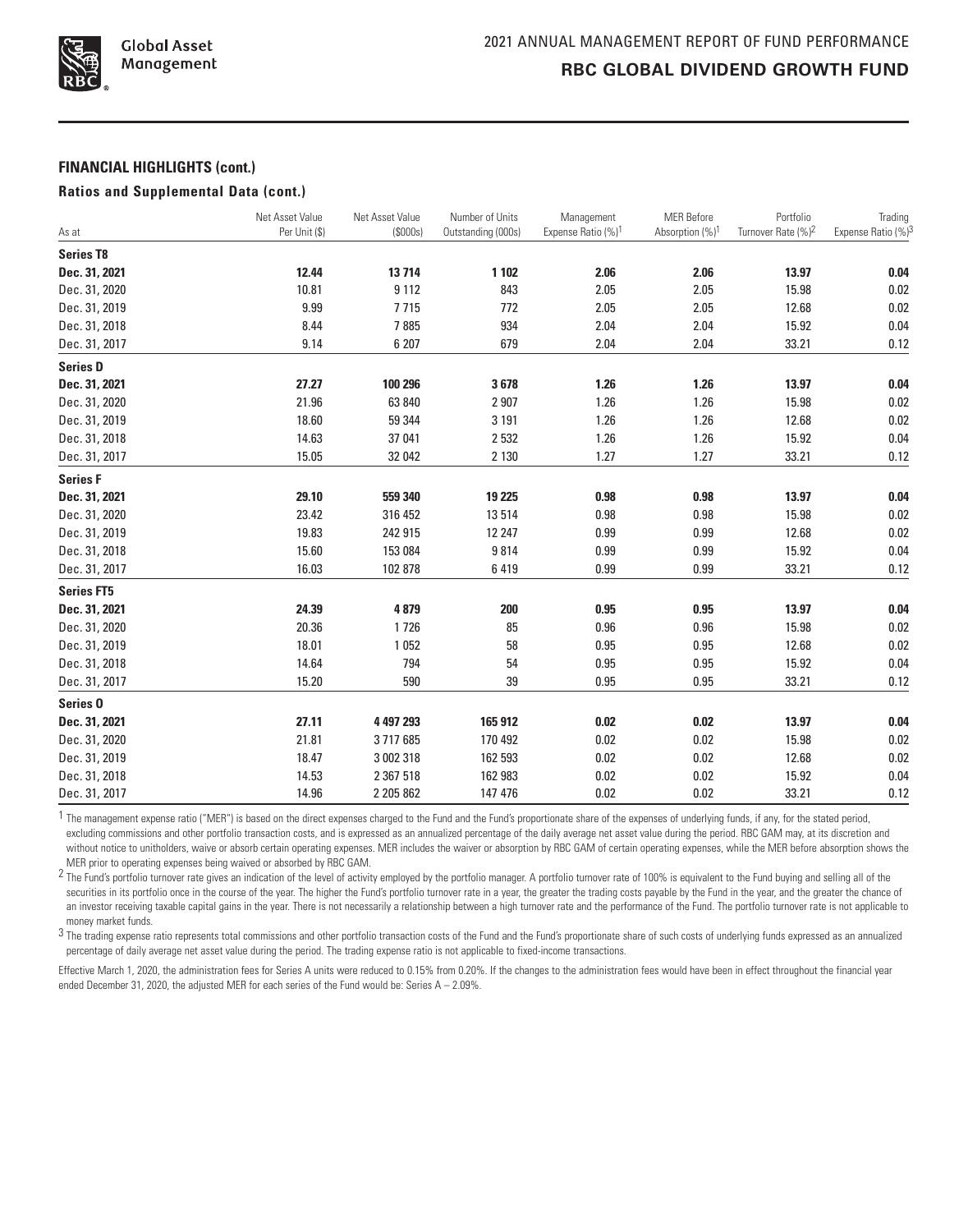

**Global Asset** Management

#### **FINANCIAL HIGHLIGHTS (cont.)**

#### **Management Fees and Administration Fees**

Management fees and administration fees of each series of the Fund are payable to RBC GAM and calculated at the following annual percentages, before GST/HST, of the daily net asset value of each series of the Fund. The management fee, breakdown of services received in consideration of the management fee, as a percentage of the management fee, and the administration fee for each series are as follows:

|                       | Management | <b>Breakdown of Services</b> |        | Administration    |
|-----------------------|------------|------------------------------|--------|-------------------|
|                       | Fees       | Distribution                 | Other* | Fees <sup>†</sup> |
| Series A              | 1.75%      | 57%                          | 43%    | 0.15%             |
| <b>Advisor Series</b> | 1.75%      | 57%                          | 43%    | 0.15%             |
| Series T5             | 1.75%      | 57%                          | 43%    | 0.15%             |
| Series T8             | 1.75%      | 57%                          | 43%    | 0.15%             |
| Series D              | 1.00%      | 25%                          | 75%    | 0.15%             |
| Series F              | 0.75%      |                              | 100%   | 0.15%             |
| Series FT5            | 0.75%      |                              | 100%   | 0.15%             |
| Series <sub>0</sub>   | n/a        | n/a                          | n/a    | 0.02%             |

Series O – no management fees are paid by the Fund with respect to Series O units. Series O unitholders pay a negotiated fee directly to

RBC GAM for investment-counselling services.

\* Includes all costs related to management, trustee, investment advisory services, general administration and profit.

† Effective March 1, 2020, the administration fees for Series A units were reduced to 0.15% from 0.20%

### **PAST PERFORMANCE**

The performance information shown assumes that all distributions made by the Fund in the periods shown were reinvested in additional units of the Fund and would be lower if distributions were not reinvested. The performance information does not take into account sales, redemption, distribution, optional charges or income taxes payable that would have reduced returns or performance. Past performance does not necessarily indicate how the Fund may perform in the future. A fund with more than 10 years of performance history is only permitted to disclose the past 10 years.

#### **Year‑by‑Year Returns (%)**

The bar chart indicates the Fund's performance for each of the years shown, and illustrates how the Fund's performance has changed from year to year. The bar chart shows, in percentage terms, how much an investment made on the first day of each financial year would have grown or decreased by the end of the financial year.

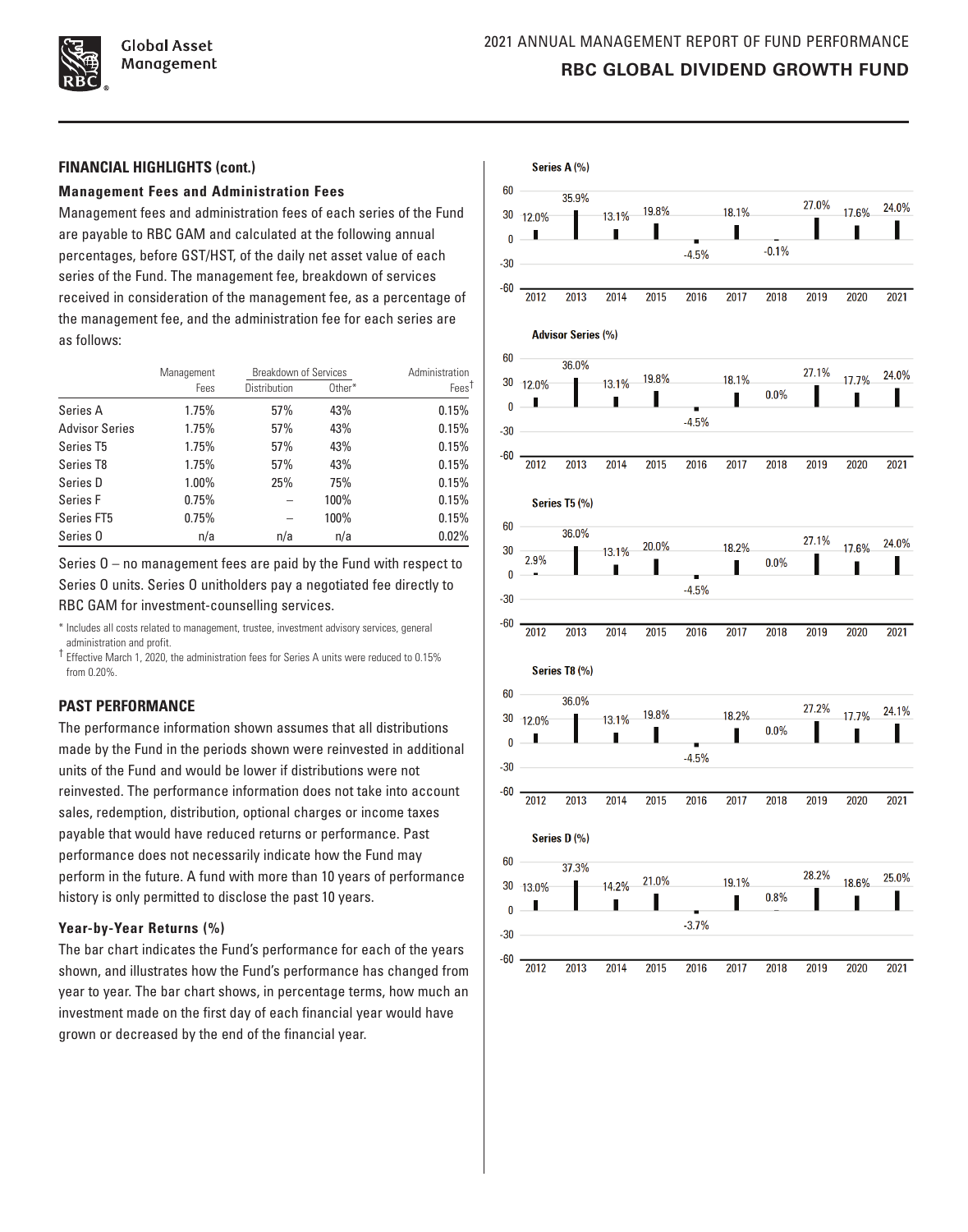



#### **PAST PERFORMANCE (cont.) Annual Compound Returns (%)**

The table shows the annual compound returns for each series of the Fund and for each of the periods indicated ended on December 31, 2021, compared with the following benchmark:

MSCI World Total Return Net Index (CAD)

|                       | Past<br>Year | Past<br>3 Years | Past<br>5 Years | Past<br>10 Years | Since<br>Inception |
|-----------------------|--------------|-----------------|-----------------|------------------|--------------------|
| Series A              | 24.0         | 22.8            | 16.9            | 15.7             |                    |
| <b>Benchmark</b>      | 20.8         | 18.6            | 13.7            | 15.2             |                    |
| <b>Advisor Series</b> | 24.0         | 22.8            | 17.0            | 15.7             |                    |
| <b>Benchmark</b>      | 20.8         | 18.6            | 13.7            | 15.2             |                    |
| Series T5             | 24.0         | 22.9            | 17.0            |                  | 16.1               |
| <b>Benchmark</b>      | 20.8         | 18.6            | 13.7            |                  | 15.2               |
| Series T8             | 24.1         | 22.9            | 17.0            | 15.8             |                    |
| Benchmark             | 20.8         | 18.6            | 13.7            | 15.2             |                    |
| Series D              | 25.0         | 23.9            | 18.0            | 16.8             |                    |
| Benchmark             | 20.8         | 18.6            | 13.7            | 15.2             |                    |
| Series F              | 25.4         | 24.2            | 18.3            | 17.1             |                    |
| <b>Benchmark</b>      | 20.8         | 18.6            | 13.7            | 15.2             |                    |
| Series FT5            | 25.4         | 24.3            | 18.3            |                  | 15.7               |
| <b>Benchmark</b>      | 20.8         | 18.6            | 13.7            |                  | 13.3               |
| Series 0              | 26.6         | 25.4            | 19.4            | 18.2             |                    |
| Benchmark             | 20.8         | 18.6            | 13.7            | 15.2             |                    |

The returns of each series may vary because of differences in management fees and expenses. Benchmark and/or broad-based index returns do not include any costs of investing. See Management Discussion of Fund Performance for a discussion of performance relative to benchmark and/or broad‑based indexes.

Series FT5 units have been available for sale to unitholders since January 25, 2016, and Series T5 units since September 24, 2012.

Inception dates are not provided for series that have been in existence for more than 10 years.

The Fund was closed to new investors effective September 15, 2021.

Advisor Series units were capped effective June 26, 2020. Advisor Series units with initial sales charge and/or low-load sales charge options were re-designated as Series A units effective August 4, 2020.

#### **INDEX DESCRIPTIONS**

**MSCI World Total Return Net Index (CAD)** This index is the capitalization-weighted index measuring the Canadian dollar performance of selected companies listed on stock exchanges in countries around the world. The net total return index reinvests dividends after the deduction of withholding taxes, using (for international indexes) a tax rate applicable to non‑resident institutional investors who do not benefit from double taxation treaties.